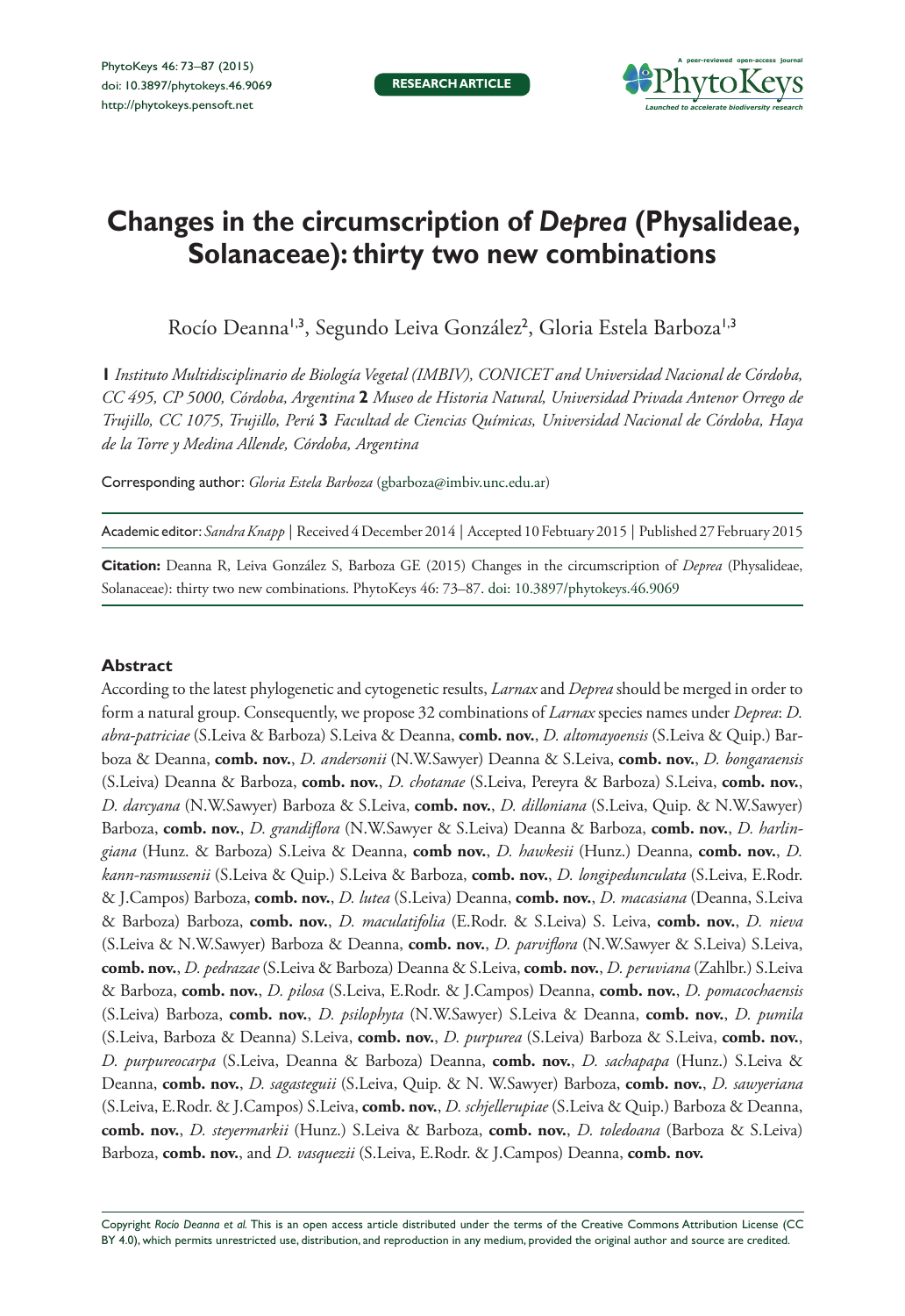#### **Keywords**

*Deprea*, new combinations, Solanaceae, *Larnax*

#### **Introduction**

*Larnax* Miers and *Deprea* Raf. are two closely related genera of Physalideae tribe (Solanaceae) that include 35 and 10 species, respectively. Both genera are restricted to the neotropics mainly inhabiting pre-montane and montane cloud forest from Bolivia to Costa Rica. Both *Larnax* and *Deprea* include species ranging from herbs to small trees with funnel-shaped to stellate corollas, but always with accrescent fruiting calyces tightly or loosely enclosing the berries (Sawyer 2005, Deanna et al. 2014a). The main centre of diversity for both genera is Peru and Ecuador (Leiva González et al. 2008, Deanna et al. 2014a, Jørgensen and León-Yánez 1999). Only one taxon extends north into Central America [*L. sylvarum* subsp. *sylvarum* (Standl. & C.V.Morton) N.W.Sawyer, Sawyer 2001] and one species is found at the south of their range in Bolivia [*L. subtriflora* (Ruiz & Pav.) Miers, Leiva González et al. 2013].

*Deprea* and *Larnax* are interesting for their chemical and medicinal value (Cardona et al. 2005, Misico et al. 2011, Casero et al. 2015), but also for their controversial circumscription and position within the Physalideae tribe (Olmstead et al. 2008, Särkinen et al. 2013, Carrizo García et al. submitted). Various authors have transferred species between the two genera for many years (Miers 1849, D´Arcy 1973, 1993, Sawyer 2001, Leiva González et al. 2005) and redefined their limits (Hunziker 2001, Sawyer 2005). Sawyer (2005) differentiated *Deprea* and *Larnax* based on six characters (filament base expansion, filament length, filament adnation, anther length, corolla shape, and pollen surface texture) according to morphological cladistic work, although some characters overlap in the two genera. Moreover, Sawyer (1999) obtained ambiguous results when attempting to set apart these genera using DNA sequence data in cladistic analysis, and the most recent phylogenetic analysis of the family (Särkinen et al. 2013) suggests they are not monophyletic.

Here we deal with the new circumscription of the two genera under *Deprea* and the consequent new combinations of *Larnax* based on recent phylogenetic evidence that show *Deprea* and *Larnax* to be monophyletic when their species are merged (100% bootstrap support), where species, as *L. sachapapa* Hunz., are resolved nested within a group of *Deprea* species, or vice versa (Carrizo et al. submitted). The phylogenetic evidence is further supported by results from recent extensive field collecting and taxonomic work which have shown that characters utilized to distinguish the two genera are not useful, and increasing number of species are found to have intermediate features between the two genera (see Table 1, Deanna et al. 2014b; Carrizo et al. submitted). Consequently, this paper synonymises *Larnax* under *Deprea*, expands the morphological circumscription of *Deprea*, and transfers the remaining *Larnax* species to *Deprea*, presenting all 32 new combinations, and a list of all currently accepted 45 names in *Deprea*. Type specimens are also cited with their corresponding barcode number if it is available or their sheet number where it is not (HUT, QCA, QCNE, QUSF, and W).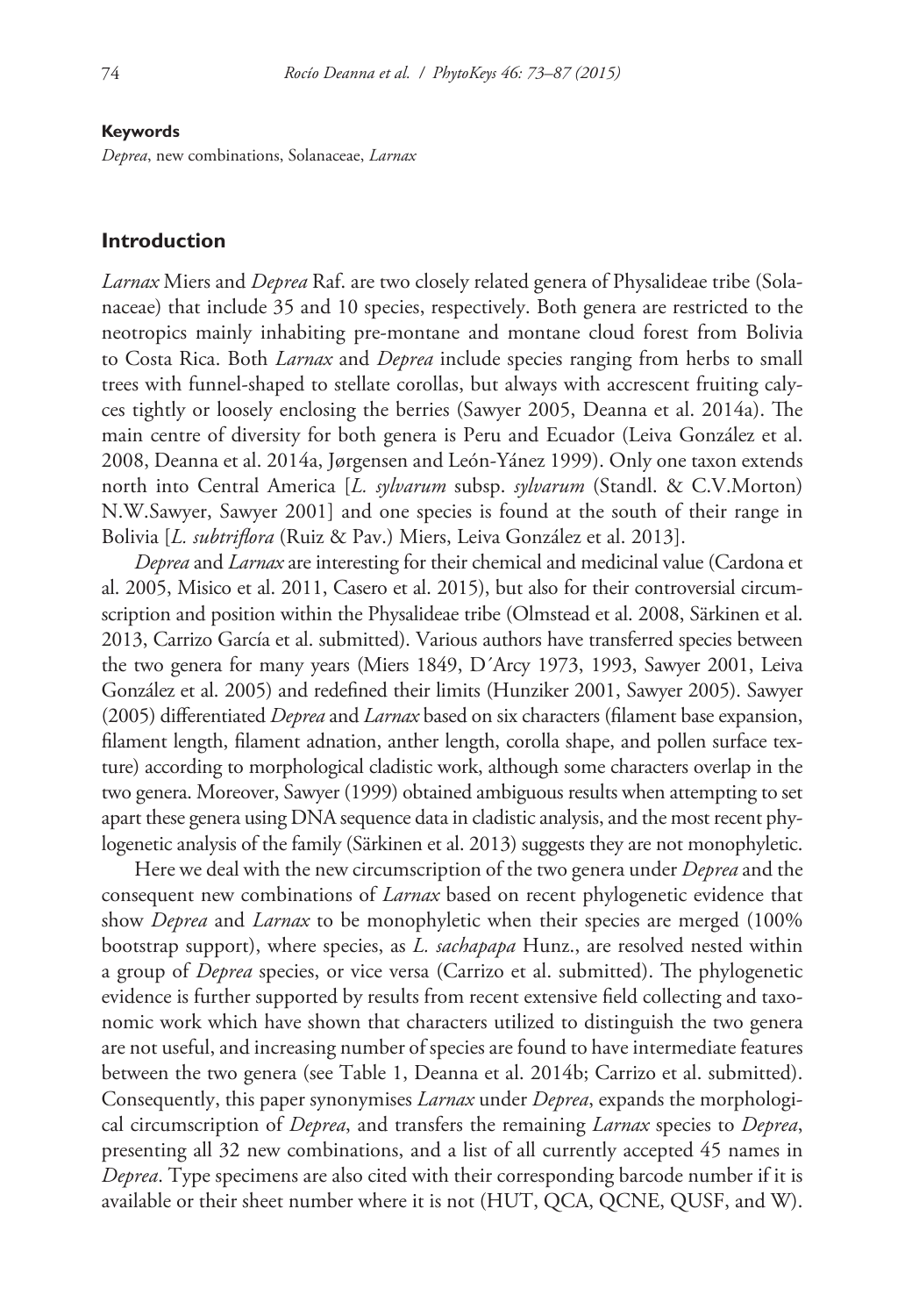Table 1. Characters used to delimit Larnax and Deprea according to Barboza and Hunziker (1994), Leiva González et al. (2005), and Sawyer (2005), contrasting **Table 1.** Characters used to delimit *Larnax* and *Deprea* according to Barboza and Hunziker (1994), Leiva González et al. (2005), and Sawyer (2005), contrasting with type species of each genera and species recently described having intermediate features (marked in bold). with type species of each genera and species recently described having intermediate features (marked in bold).

| Character                                       | Deprea orinocensis | Larnax subtriflora               | Deprea zamorae                           | Larnax pedrazae   | Deprea sp. nov.      |
|-------------------------------------------------|--------------------|----------------------------------|------------------------------------------|-------------------|----------------------|
|                                                 | *(type species)    | *(type species)                  | Barboza & S.Leiva*                       | S.Leiva & Barboza | (Deanna & Leiva 138) |
| Corolla shape                                   | Funnel-shaped      | Stellate                         | Narrowly campanulate                     | Stellate          | Campanulate          |
| Ratio corolla lobes/ corolla<br>tube            | $0.4 - 0.9$        | $2.8 - 3.3$                      | $(1-)$ 1.2-1.5                           | $1 - 1.2$         | $0.8 - 1$            |
| Filament length <sup>**</sup>                   | Equal              | Equal                            | Equal or slightly<br>unequal             | Equal             | Equal                |
| Filament base expansion**                       | Gradually expanded | Gradually expanded               | Abruptly expanded                        | Abruptly expanded | Abruptly expanded    |
| <b>Filament</b> adnation                        | $4.1 \pm 0.7$      | $1.3 \pm 0.3$                    | $1.7 + 0.2$                              | $1.5 \pm 0.2$     | $1 + 0.2$            |
| Anther length                                   | Equal              | Subequal                         | Equal                                    | Slightly unequal  | Subequal             |
| Mucron in anthers**                             | Absent             | Absent                           | Absent                                   | Absent            | Present              |
| Annular ring of hairs on the<br>inner corolla** | Present            | Present                          | Present                                  | Absent            | Absent               |
| Pollen surface texture                          | Unknown            | Dense, minutely<br>microechinate | Widely sparse, minutely<br>microechinate | Unknown           | Unknown              |
|                                                 |                    |                                  |                                          |                   |                      |

species included in the phylogenetic analysis (Carrizo et al. submitted) \* species included in the phylogenetic analysis (Carrizo et al. submitted)

\*\* characters which overlap in type species \*\* characters which overlap in type species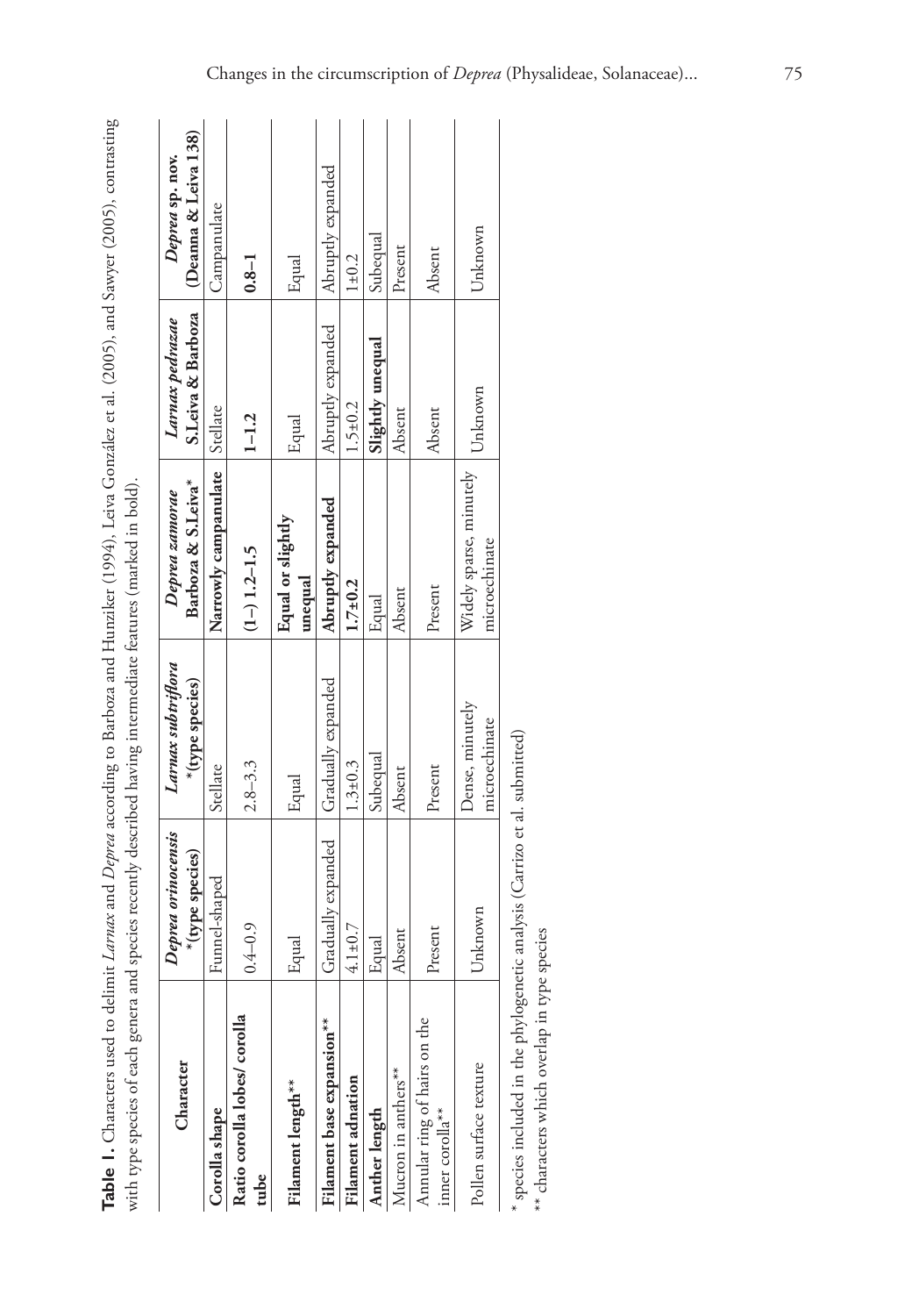#### **Systematics**

#### **Deprea Raf., Sylva Tellur. 57. 1838.**

*Larnax* Miers, Ann. Mag. Nat. Hist., ser. 2 (4): 37. 1849, **syn. nov.**

**Type.** *Deprea orinocensis* (Kunth) Raf. (Lectotype species, designated in D'Arcy 1973 [1974]. Flora of Panama, Part IX. Family 170. Solanaceae. Ann. Missouri Bot. Gard. 60 (3): 624).

Erect shrubs to small trees with spreading branches, exceptionally herbs with axillary inflorescences generally with three to 15 flowers per node, calyx lobes minute or short, exceptionally long and narrowly triangular, corolla funnel-shaped to stellate, stamen petalum broadening gradually to abruptly in width basipetally, with or without auricles, anthers dorsifixed, generally exserted and mucronate, ovary glabrous, fruiting calyx always accrescent, enveloping the fleshy berry tightly or loosely.

#### *Deprea abra-patriciae* **(S.Leiva & Barboza) S.Leiva & Deanna, comb. nov.** [urn:lsid:ipni.org:names:77145416-1](http://ipni.org/urn:lsid:ipni.org:names:77145416-1)

Basionym: *Larnax abra-patriciae* S.Leiva & Barboza, Arnaldoa 16(1): 30. 2009.

**Type.** PERU. Amazonas: Bongará, Área de Conservación Privada Abra Patricia-Alto Nieva, km 364–365, carretera Fernando Belaunde Terry, 2250 m, 5°41'28.2"S, 77°48'41.1"W, 16 May 2009 (fl, fr), *S.Leiva 4561* (lectotype, designated in Deanna et al. 2014a, pg. 19: Leiva González & Barboza, Arnaldoa 16(1): 32. Fig. 1. 2009).

#### *Deprea altomayoensis* **(S.Leiva & Quip.) Barboza & Deanna, comb. nov.** [urn:lsid:ipni.org:names:77145417-1](http://ipni.org/urn:lsid:ipni.org:names:77145417-1)

Basionym: *Larnax altomayoensis* S.Leiva & Quip., Arnaldoa 15 (2): 199. 2009 [2008 publ. Jan 2009].

**Type.** PERU. San Martin: Rioja, Bosque de Protección de Alto Mayo, 1010 m, 5°40'11.5"S, 77°37'48.5"W, 24 July 2008 (fl, fr), *S.Leiva, M.Zapata & V.Quipuscoa 4480* (lectotype, designated in Deanna et al. 2014a, pg. 21: Leiva González, Pereyra Villanueva & Barboza, Arnaldoa 15(2): 200. Fig. 1. 2008).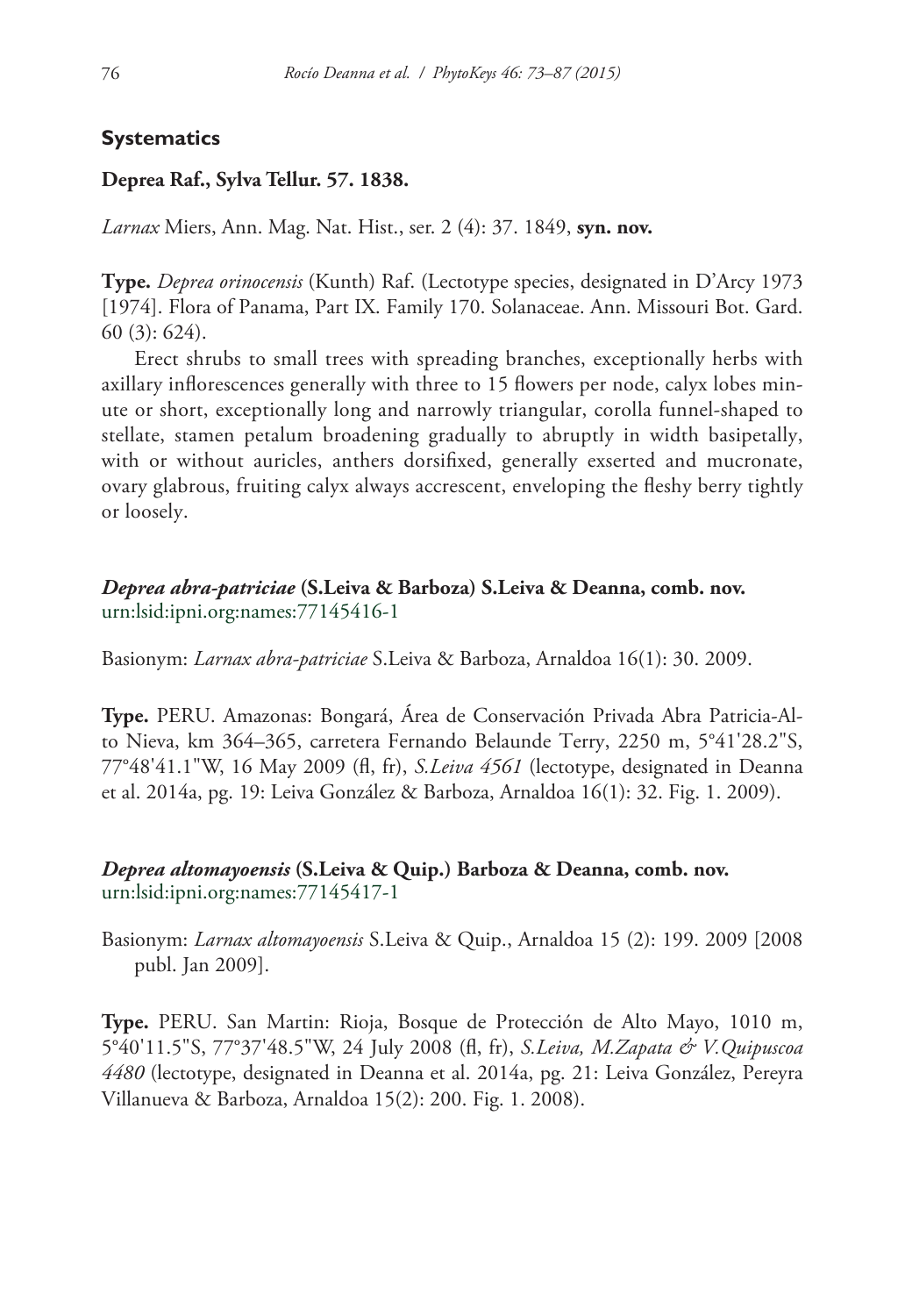#### *Deprea andersonii* **(N.W.Sawyer) Deanna & S.Leiva, comb. nov.** [urn:lsid:ipni.org:names:77145432-1](http://ipni.org/urn:lsid:ipni.org:names:77145432-1)

Basionym: *Larnax andersonii* N.W.Sawyer, Novon 8 (1): 72. 1998.

**Type.** ECUADOR. Napo: km 25 of Hollín-Loreto road, finca entrance next to bridge over a quebrada in secondary pluvial forest, 950 m, 00°40'S, 77°40'W, 1 July 1995 (fl, fr), *N.W.Sawyer & M.Tirado 714* (holotype: MO n.v.; isotypes: CONN! [00054622], QCNE! [105520], US n.v.).

#### *Deprea bongaraensis* **(S.Leiva) Deanna & Barboza, comb. nov.** [urn:lsid:ipni.org:names:77145418-1](http://ipni.org/urn:lsid:ipni.org:names:77145418-1)

Basionym: *Larnax bongaraensis* S.Leiva, Arnaldoa 13 (2): 292. 2006.

**Type.** PERU. Amazonas: Bongará, km 328–329, carretera Pomacochas-Nuevo Cajamarca, arriba de laguna Pomacochas, 2400 m, 5 Feb 2006 (fl, fr), *S.Leiva 3543* (lectotype, designated in Deanna et al. 2014a, pg. 21: Leiva González & Rodríguez Rodríguez, Arnaldoa 13(2): 293. Fig. 1. 2006).

*Deprea chotanae* **(S.Leiva, Pereyra & Barboza) S.Leiva, comb. nov.** [urn:lsid:ipni.org:names:77145419-1](http://ipni.org/urn:lsid:ipni.org:names:77145419-1)

Basionym: *Larnax chotanae* S.Leiva, Pereyra & Barboza, Arnaldoa 15 (2): 203. 2008.

**Type.** PERU. Cajamarca: Chota, Bosque El Pargo, 3050 m, 30 Sep 2004 (fl, fr), *S.Leiva & J.Guevara 2883* (lectotype, designated in Deanna et al. 2014a, pg. 21: Leiva González, Pereyra Villanueva & Barboza, Arnaldoa 15(2): 204. Fig. 3. 2008).

#### *Deprea darcyana* **(N.W. Sawyer) Barboza & S.Leiva, comb. nov.** [urn:lsid:ipni.org:names:77145433-1](http://ipni.org/urn:lsid:ipni.org:names:77145433-1)

Basionym: *Larnax darcyana* N.W.Sawyer, Novon 11 (4): 463. 2001.

**Type.** COLOMBIA. Huila: forest around Mehrenberg, road from Popayan, 2350 m, 6 July 1984 (fl, fr), *W.G.D´Arcy, A.Gentry, M.Monsalve & P.Silverstone 15626* (holotype: MO n.v.; isotype: CONN! [00054625]).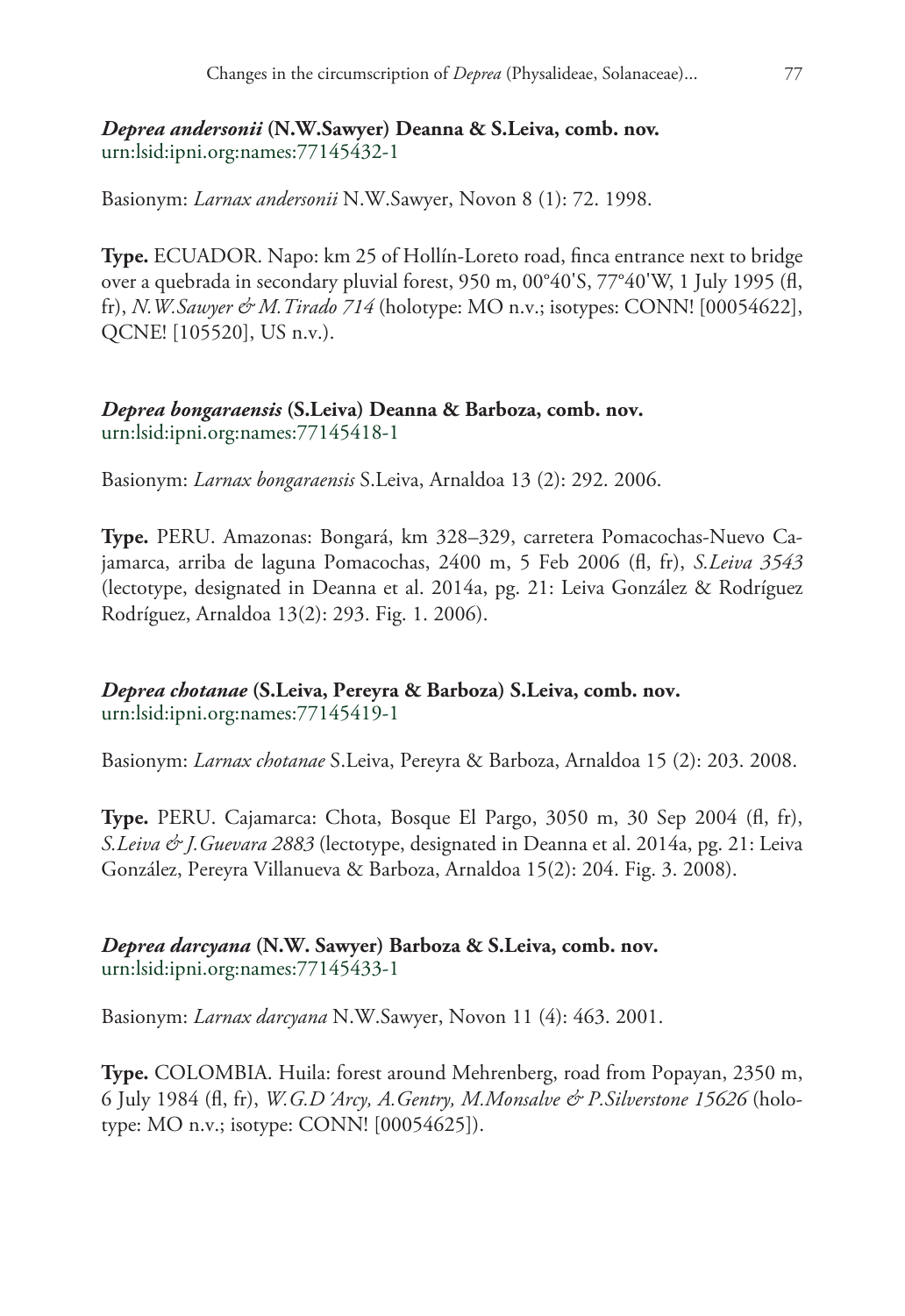## *Deprea dilloniana* **(S.Leiva, Quip. & N.W.Sawyer) Barboza, comb. nov.** [urn:lsid:ipni.org:names:77145420-1](http://ipni.org/urn:lsid:ipni.org:names:77145420-1)

Basionym: *Larnax dilloniana* S.Leiva, Quip. & N.W.Sawyer, Arnaldoa 5 (1): 85. 1998.

**Type.** PERU. San Martín: Rioja, arriba del poblado Miraflores (ca. Nueva Cajamarca), 1260–1420 m, 3 Nov 1996 (fl, fr), *S.Leiva, M.Dillon, I.Sánchez, V.Quipuscoa & P.Lezama 1919* (lectotype, designated in Deanna et al. 2014a, pg. 21: CONN! [00066074]; isolectotypes: CONN! [00066075, 00168924!], CORD! [00004043], F! [2183234], HUT! [031930], MO! [05097641]).

## *Deprea grandiflora* **(N.W.Sawyer & S.Leiva) Deanna & Barboza, comb. nov.** [urn:lsid:ipni.org:names:77145434-1](http://ipni.org/urn:lsid:ipni.org:names:77145434-1)

Basionym: *Larnax grandiflora* N.W.Sawyer & S.Leiva, Novon 11 (4): 463. 2001.

**Type.** PERU. Cajamarca: San Ignacio, in forest along road from San Martín to El Chaupe, 1700 m, 05°11'S, 79°03'W, 26 June 1997 (fl, fr), *N.W.Sawyer 827* (holotype: NY!; isotypes: CONN! [00054628], MO n.v.).

*Deprea harlingiana* **(Hunz. & Barboza) S.Leiva & Deanna, comb. nov.** [urn:lsid:ipni.org:names:77145435-1](http://ipni.org/urn:lsid:ipni.org:names:77145435-1)

Basionym: *Larnax harlingiana* Hunz. & Barboza, Kurtziana 24: 157. 1995.

**Type.** ECUADOR. Zamora-Chinchipe: Nudo de Sabanilla, E slope c. 5 km from pass on road Yanganá-Valladolid, 2700 m, 4 Apr 1985 (fl, fr), *G.Harling & L.Andersson 23646* (holotype: GB! [0008131]; isotypes: CORD! [00006738], QCA! [156713]).

## *Deprea hawkesii* **(Hunz.) Deanna, comb. nov.**

[urn:lsid:ipni.org:names:77145436-1](http://ipni.org/urn:lsid:ipni.org:names:77145436-1)

Basionym: *Larnax hawkesii* Hunz., Kurtziana 10: 9. 1977.

**Type.** COLOMBIA. Huila: Carretera a La Plata, región de Moscopán, Santa Leticia, 2230 m, 21 July 1948 (fl, fr), *H.García-Barriga & J.C.Hawkes 12919* (holotype: US! [00385927]; isotypes: COL! [000004223, 000004224]).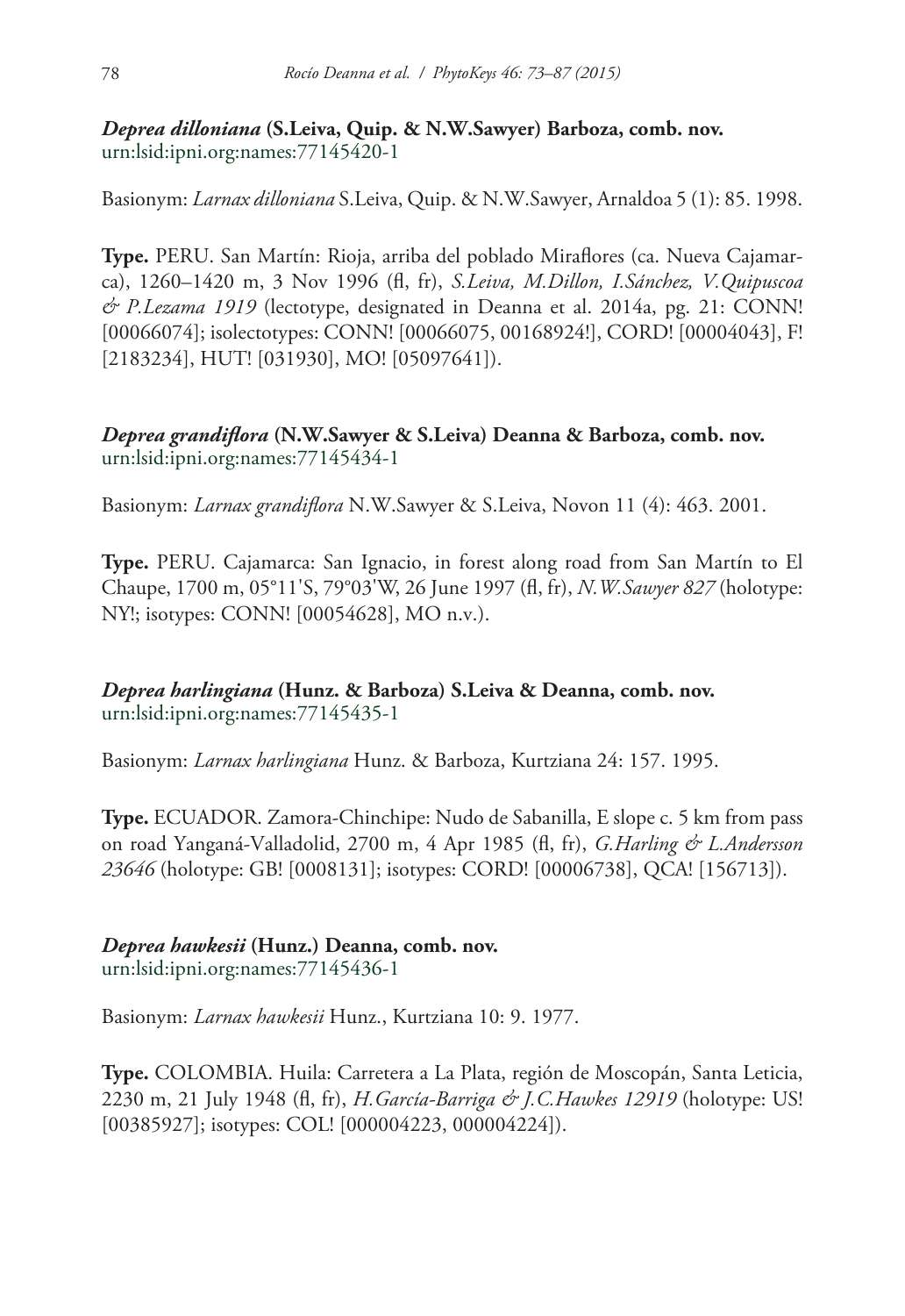#### *Deprea kann-rasmussenii* **(S.Leiva & Quip.) S.Leiva & Barboza, comb. nov.** [urn:lsid:ipni.org:names:77145437-1](http://ipni.org/urn:lsid:ipni.org:names:77145437-1)

Basionym: *Larnax kann-rasmussenii* S.Leiva & Quip., Arnaldoa 9 (1): 29. 2002 [2003].

**Type.** PERU. San Martín: Huallaga, entre La Ribera y Añazco Pueblo, 1850 m, 1 Sep 2000 (fl, fr), 06°84.705'S 77°48.440'W, *S.Leiva & V.Quipuscoa 2470* (lectotype, designated in Deanna et al. 2014a, pg. 23: HUT! [40031, two sheets]).

## *Deprea longipedunculata* **(S.Leiva, E.Rodr. & J.Campos) Barboza, comb. nov.** [urn:lsid:ipni.org:names:77145438-1](http://ipni.org/urn:lsid:ipni.org:names:77145438-1)

Basionym: *Larnax longipedunculata* S.Leiva, E.Rodr. & J.Campos, Arnaldoa 5 (2): 194. 1998.

**Type.** PERU. Cajamarca: San Ignacio, Caserío La Bermeja, bosques de neblina La Bermeja, Dist. Tabaconas, 1830 m, 4 Jan 1998 (fl, fr), *S.Leiva, J.Campos & E.Rodríguez Rodríguez 2098* (lectotype, designated in Deanna et al. 2014a, pg. 25: CONN! [00055675]; isolectotypes: CORD! [00004044], F! [2198658], HUT! [031885], MO! [04906479]).

## *Deprea lutea* **(S.Leiva) Deanna, comb. nov.**

[urn:lsid:ipni.org:names:77145439-1](http://ipni.org/urn:lsid:ipni.org:names:77145439-1)

Basionym: *Larnax lutea* S.Leiva, Arnaldoa 4 (1): 19. 1996.

**Type.** PERU. Cajamarca: Chota, 1 km del poblado de Paraguay (Querocoto-La Granja), 2250 m, 7 Aug 1994 (fl, fr), *S.Leiva González, P.Chuna & J.Cadle 1385* (lectotype, designated in Deanna et al. 2014a, pg. 25: CORD! [00004045]; isolectotype: F! [2177616]).

## *Deprea macasiana* **(Deanna, S.Leiva & Barboza) Barboza, comb. nov.** [urn:lsid:ipni.org:names:77145421-1](http://ipni.org/urn:lsid:ipni.org:names:77145421-1)

Basionym: *Larnax macasiana* Deanna, S.Leiva & Barboza, Phytotaxa 167 (1): 3. 2014.

**Type.** ECUADOR. Morona Santiago: Macas, Cerro San José del Quílamo, 500 m antes de la Virgen Purísima de Macas en el Quílamo, 1369 m, 78°08'19.3"W 02°17'45.4"S, 23 Jan 2013 (fl, fr), *R.Deanna & S.Leiva 111* (holotype: QUSF! [29472]; isotypes: CORD! [00006797, 00006799], HAO!, QUSF! [29480]).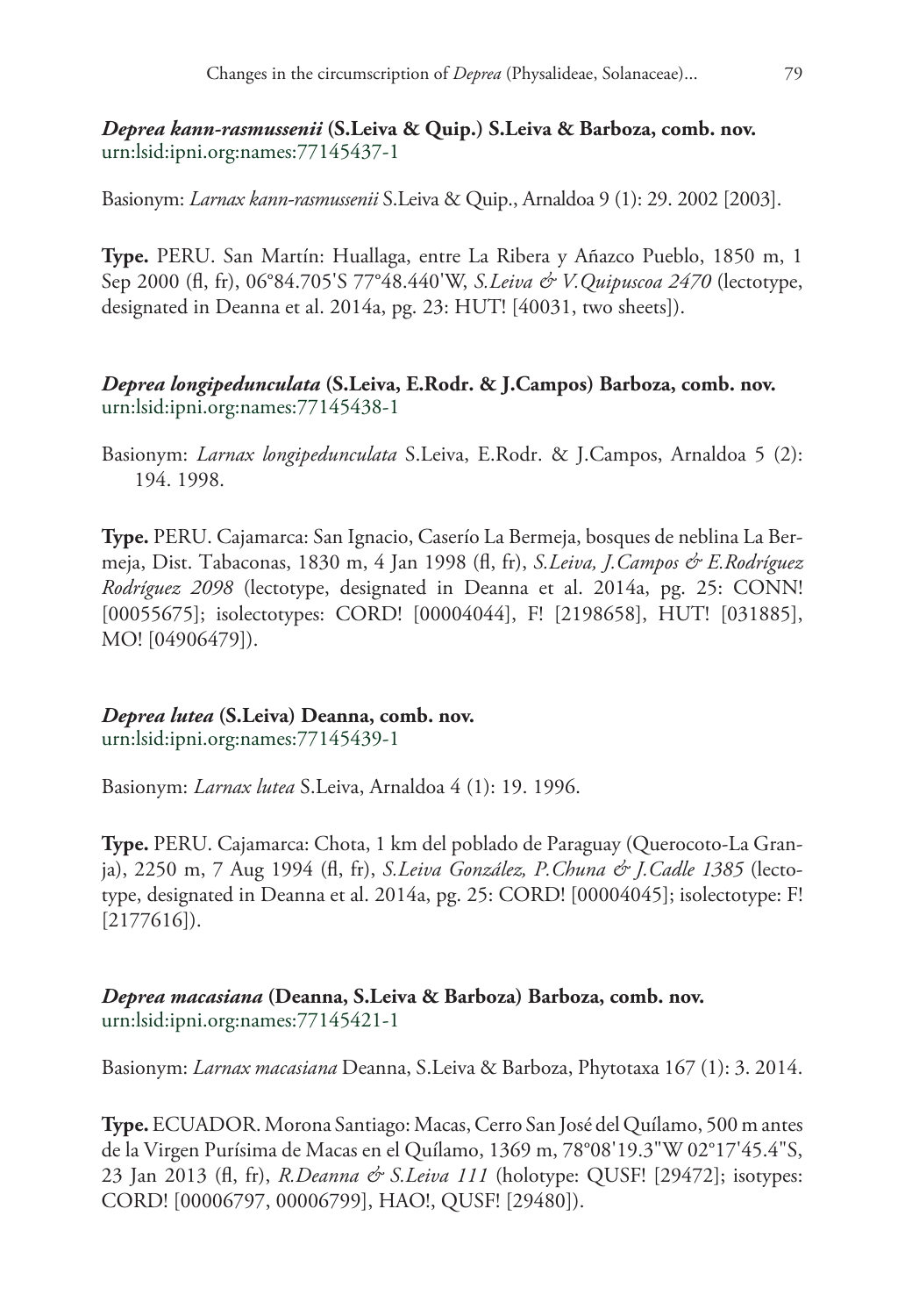## *Deprea maculatifolia* **(E.Rodr. & S.Leiva) S.Leiva, comb. nov.** [urn:lsid:ipni.org:names:77145422-1](http://ipni.org/urn:lsid:ipni.org:names:77145422-1)

Basionym: *Larnax maculatifolia* E.Rodr. & S.Leiva, Arnaldoa 9 (2): 102. 2003.

**Type.** PERU. Amazonas: Bagua, Imaza, Comunidad Aguaruna de Yamayakat, 390 m, 10 Jan 2001 (fl, fr), *E.Rodríguez Rodríguez, S.Leiva & R.Apanu 2384* (holotype: HUT! [38027]; isotypes: MO! [5763266], USM! [000899]).

## *Deprea nieva* **(S.Leiva & N.W.Sawyer) Barboza & Deanna, comb. nov.** [urn:lsid:ipni.org:names:77145440-1](http://ipni.org/urn:lsid:ipni.org:names:77145440-1)

Basionym: *Larnax nieva* S.Leiva & N.W.Sawyer, Arnaldoa 10 (1): 106. 2003.

**Type.** PERU. Amazonas: Bongará, km 384 carretera Nueva Cajamarca-Pomacochas (Florida), 2000 m, 05.41 S, 77.46 W, 12 June 1997 (fl, fr), *S.Leiva & N.W.Sawyer 2045* (lectotype, designated in Deanna et al. 2014a, pg. 25: Leiva González & Barboza, Arnaldoa 16(1): 32. Fig. 1. 2009).

## *Deprea parviflora* **(N.W.Sawyer & S.Leiva) S.Leiva, comb. nov.** [urn:lsid:ipni.org:names:77145441-1](http://ipni.org/urn:lsid:ipni.org:names:77145441-1)

Basionym: *Larnax parviflora* N.W.Sawyer & S.Leiva, Novon 11 (4): 466. 2001.

**Type.** PERU. Cajamarca: Cutervo, Bosque Cutervo, Parque Nacional Cutervo, NW border of Cordillera Tarros, Chorro Blanco sector, ca. 10 km WNW of San Andres de Cutervo, ca. 2650 m, 6°12'S, 78°46'W, 4 Nov 1990 (fl), *M.O.Dillon, I.Sanchez V. & J.Guevara B. 6141* (holotype: F! [2059067]; isotype: CONN! [00168928]).

*Deprea pedrazae* **(S.Leiva & Barboza) Deanna & S.Leiva, comb. nov.** [urn:lsid:ipni.org:names:77145423-1](http://ipni.org/urn:lsid:ipni.org:names:77145423-1)

Basionym: *Larnax pedrazae* S.Leiva & Barboza, Arnaldoa 16 (2): 14. 2009.

**Type.** PERU. Amazonas: Bagua, La Peca, Puente El Arenal (ruta La Peca-El Arenal), 1170 m, 5°35'27.2"S, 78°24'20.8"W, 12 Oct 2009 (fl, fr), *S.Leiva, M.Zapata & G.Gayoso 4579* (lectotype, designated in Deanna et al. 2014a, pg. 25: Leiva González, Bravi & Barboza, Arnaldoa 16(2): 16. Fig. 1. 2009).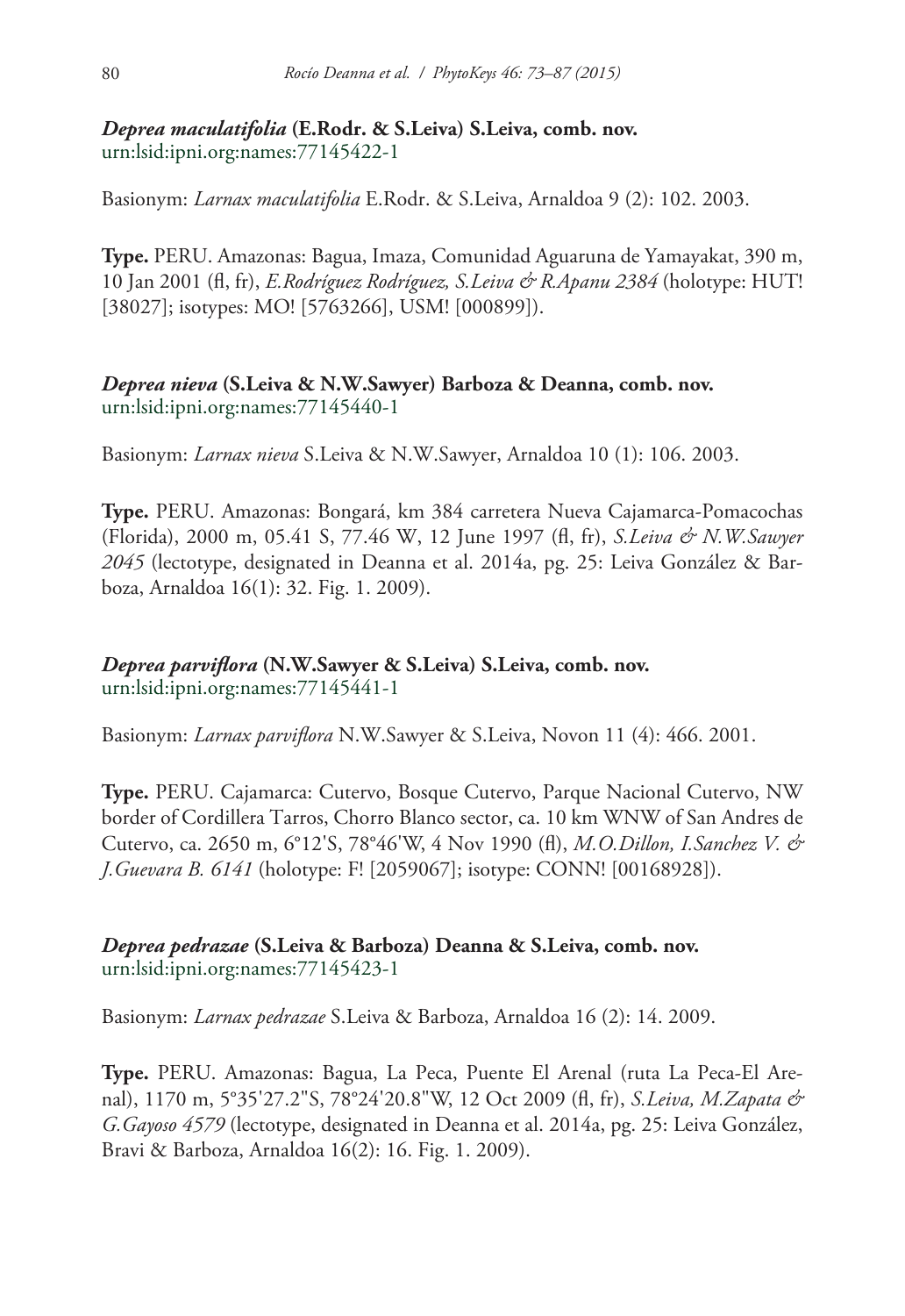## *Deprea peruviana* **(Zahlbr.) S.Leiva & Barboza, comb. nov.** [urn:lsid:ipni.org:names:77145424-1](http://ipni.org/urn:lsid:ipni.org:names:77145424-1)

Basionym: *Athenaea peruviana* Zahlbr., Ann. K. K. Naturhist. Hofmus. 7 (1–2): 7–8. 1892. *Larnax peruviana* (Zahlbr.) Hunz., Kurtziana 10: 9. 1977.

**Type.** [PERU. Cajamarca: Cutervo, La Ramada]. Tambillo, 29 July 1878 (fl, fr), *C. de Jelski 54* (lectotype, designated in Deanna et al. 2014a, pg. 25: W! [1891-0004186]).

## *Deprea pilosa* **(S.Leiva, E.Rodr. & J.Campos) Deanna, comb. nov.** [urn:lsid:ipni.org:names:77145442-1](http://ipni.org/urn:lsid:ipni.org:names:77145442-1)

Basionym: *Larnax pilosa* S.Leiva, E.Rodr. & J.Campos, Arnaldoa 5 (2): 200. 1998.

**Type.** PERU. Cajamarca: San Ignacio, San José de Lourdes, Estrella del Oriente, borde de camino, 1600 m, 8 Jan 1998 (fl, fr), *S. Leiva, J. Campos & E. Rodríguez 2108* (lectotype, designated in Deanna et al. 2014a, pg. 26: CONN! [00051759]; isolectotypes: CORD! [00004047], F! [2198655], HUT! [031894], M! [M-0171580], MO! [04908631], NY! [00328792], USM! [000900]).

*Deprea pomacochaensis* **(S.Leiva) Barboza, comb. nov.** [urn:lsid:ipni.org:names:77145425-1](http://ipni.org/urn:lsid:ipni.org:names:77145425-1)

Basionym: *Larnax pomacochaensis* S.Leiva, Arnaldoa 13 (2): 299. 2006.

**Type.** PERU: Amazonas: Bongará, km 328–329 carretera Bongará-Nueva Cajamarca, arriba de laguna Pomacochas, 2400 m, 5 Feb 2006 (fl, fr), *S.Leiva 3542* (lectotype, designated in Deanna et al. 2014a, pg. 28: Leiva González & Rodríguez Rodríguez, Arnaldoa 13(2): 300. Fig. 5. 2006).

## *Deprea psilophyta* **(N.W.Sawyer) S.Leiva & Deanna, comb. nov.** [urn:lsid:ipni.org:names:77145443-1](http://ipni.org/urn:lsid:ipni.org:names:77145443-1)

Basionym: *Larnax psilophyta* N.W.Sawyer, Novon 8 (1): 74. 1998.

**Type.** ECUADOR. Zamora-Chinchipe: Nudo de Sabanilla, pass on road from Yanganá to Valladolid, elfin forest and clearings, 2800–2900 m, 5 Apr 1985 (fl, fr), *G.W.Harling & L.Andersson 23724* (holotype: NY! [00312927]; isotype: QCA! [95-13/83]).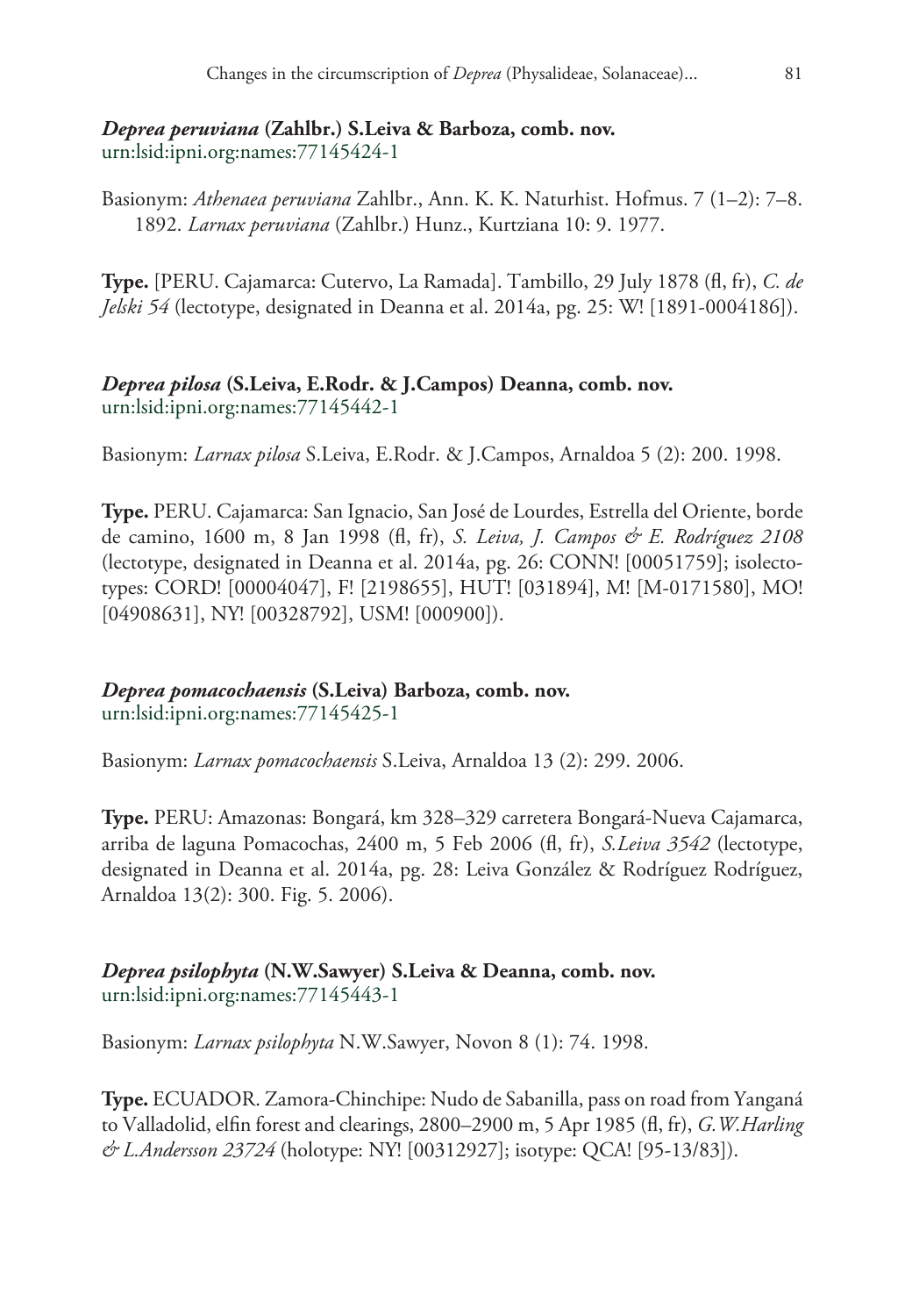#### *Deprea pumila* **(S.Leiva, Barboza & Deanna) S.Leiva, comb. nov.** [urn:lsid:ipni.org:names:77145426-1](http://ipni.org/urn:lsid:ipni.org:names:77145426-1)

Basionym: *Larnax pumila* S.Leiva, Barboza & Deanna, Phytotaxa 167 (1): 8. 2014.

**Type.** ECUADOR. Pastaza: Mera, rumbo hacia Río Anzú, sendero, 1340 m, 78°04'01.5"W, 01°25'31.6"S, 13 Nov 2011 (fl, fr), *C.I.Orozco, G.E.Barboza, A.Orejuela & S.Leiva 3890* (holotype: CORD! [0006758]; isotypes: COL!, QCA!).

#### *Deprea purpurea* **(S.Leiva) Barboza & S.Leiva, comb. nov.** [urn:lsid:ipni.org:names:77145444-1](http://ipni.org/urn:lsid:ipni.org:names:77145444-1)

Basionym: *Larnax purpurea* S.Leiva, Arnaldoa 4 (1): 16. 1996.

**Type.** PERU. Cajamarca: San Ignacio, Ruta San Ignacio-El Chaupe, riachuelo, entre abundantes arbustos, 1510 m, 4 Jan 1995 (fl, fr), *S.Leiva G., P.Lezama A. & P.Chuna 1560* (lectotype, designated in Deanna et al. 2014a, pg. 29: CORD! [00004049]; isolectotypes: F! [2177617], HUT! [031931], MO! [05077371], NY! [00076787], USM! [000901]).

*Deprea purpureocarpa* **(S.Leiva, Deanna & Barboza) Deanna, comb. nov.** [urn:lsid:ipni.org:names:77145427-1](http://ipni.org/urn:lsid:ipni.org:names:77145427-1)

Basionym: *Larnax purpureocarpa* S.Leiva, Deanna & Barboza, Phytotaxa 167 (1): 12. 2014.

**Type.** ECUADOR. Napo: carretera Cosanga-Baeza, 5.4 km al sur de Baeza, en borde de carretera, 1855 m, 77°52'20.2"W, 00°28'34.2"S, 25 Jan 2013 (fl, fr), *R.Deanna & S.Leiva 125* (holotype: QCNE! [0233491]; isotypes: CORD! [00006800], HAO!).

*Deprea sachapapa* **(Hunz.) S.Leiva & Deanna, comb. nov.** [urn:lsid:ipni.org:names:77145445-1](http://ipni.org/urn:lsid:ipni.org:names:77145445-1)

Basionym: *Larnax sachapapa* Hunz., Kurtziana 10: 13–15. 1977.

**Type.** ECUADOR. Azuay: between Cruz Pamba and Loma de Canela, in region of Río Sadracay, tributary of Río Mehuir, north of Molleturo, in Cinchona forest, 2315– 2500 m, 12 June 1943 (fl, fr), *J.A.Steyermark 52965* (holotype: VEN! [119697]; isotypes: CORD! [00006739], F! [1276519]).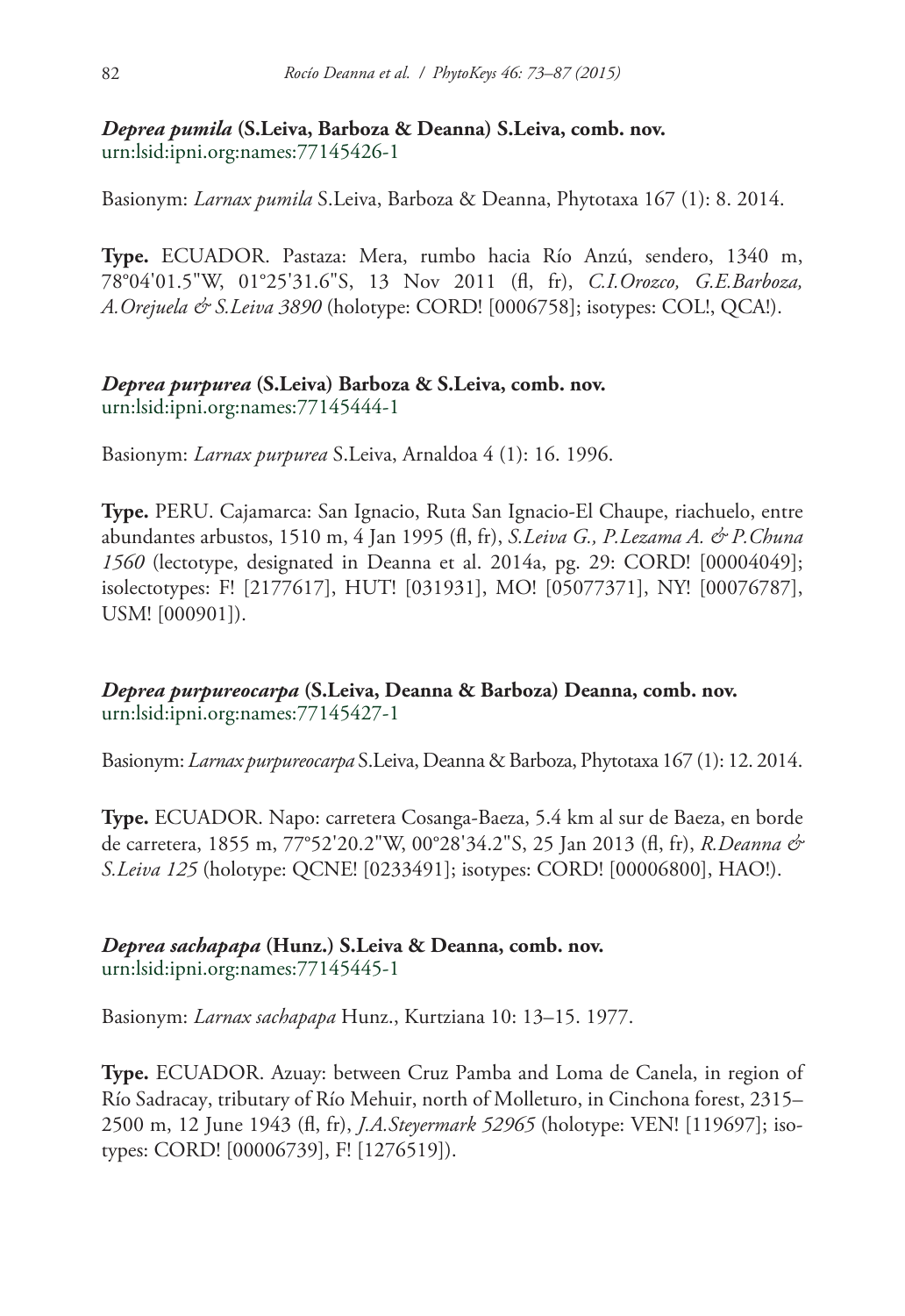#### *Deprea sagasteguii* **(S.Leiva, Quip. & N.W.Sawyer) Barboza, comb. nov.** [urn:lsid:ipni.org:names:77145428-1](http://ipni.org/urn:lsid:ipni.org:names:77145428-1)

Basionym: *Larnax sagasteguii* S.Leiva, Quip. & N.W.Sawyer, Arnaldoa 5 (1): 86–89. 1998.

**Type.** PERU. Piura: Ayabaca, Cerro Aypate, 2800–2880 m, 4°42.94'S, 79°34.25'W, 23 May 1996 (fl, fr), *V.Quipuscoa S., O.Angulo Z. & R.Yahuana 601* (lectotype designated in Deanna et al. 2014a, pg. 30: HUT! [031934]).

*Deprea sawyeriana* **(S.Leiva, E.Rodr. & J.Campos) S. Leiva, comb. nov.** [urn:lsid:ipni.org:names:77145446-1](http://ipni.org/urn:lsid:ipni.org:names:77145446-1)

Basionym: *Larnax sawyeriana* S.Leiva, E.Rodr. & J.Campos, Arnaldoa 5 (2): 203. 1998.

**Type.** PERU. Cajamarca: San Ignacio, Caserío La Bermeja, bosques de neblina La Bermeja, Dist. Tabaconas, 1830 m, 4 Jan 1998 (fl, fr), *S.Leiva, J.Campos & E.Rodríguez 2097* (lectotype, designated in Deanna et al. 2014a, pg. 31: HUT! [031884]; isolectotypes: CONN! [00055668], CORD! [00004051], F! [2198659], MO! [04906480]).

*Deprea schjellerupiae* **(S.Leiva & Quip.) Barboza & Deanna, comb. nov.** [urn:lsid:ipni.org:names:77145447-1](http://ipni.org/urn:lsid:ipni.org:names:77145447-1)

Basionym: *Larnax schjellerupiae* S.Leiva & Quip., Arnaldoa 9 (1): 32. 2002 [2003].

**Type.** PERU. San Martin: Huallaga, La Fila, entre Añazco Pueblo y Leguía, 2000 m, 10 Sep 2000 (fr), *S.Leiva & V.Quipuscoa 2479* (lectotype, designated in Deanna et al. 2014a, pg. 31: HUT! [40030]).

*Deprea steyermarkii* **(Hunz.) S.Leiva & Barboza, comb. nov.** [urn:lsid:ipni.org:names:77145448-1](http://ipni.org/urn:lsid:ipni.org:names:77145448-1)

Basionym: *Larnax steyermarkii* Hunz., Kurtziana 10: 11. 1977.

**Type.** ECUADOR. Zamora: Arenillas, at junction of río Santa Bárbara and río Tintas, between Ca mpanas and Arenillas, southeast of El Pan, 2195 m, 13 July 1943 (fl, fr), *J.A.Steyermark 53535* (holotype: VEN! [119698]; isotypes: CORD!, F! [1276523, 1739588]).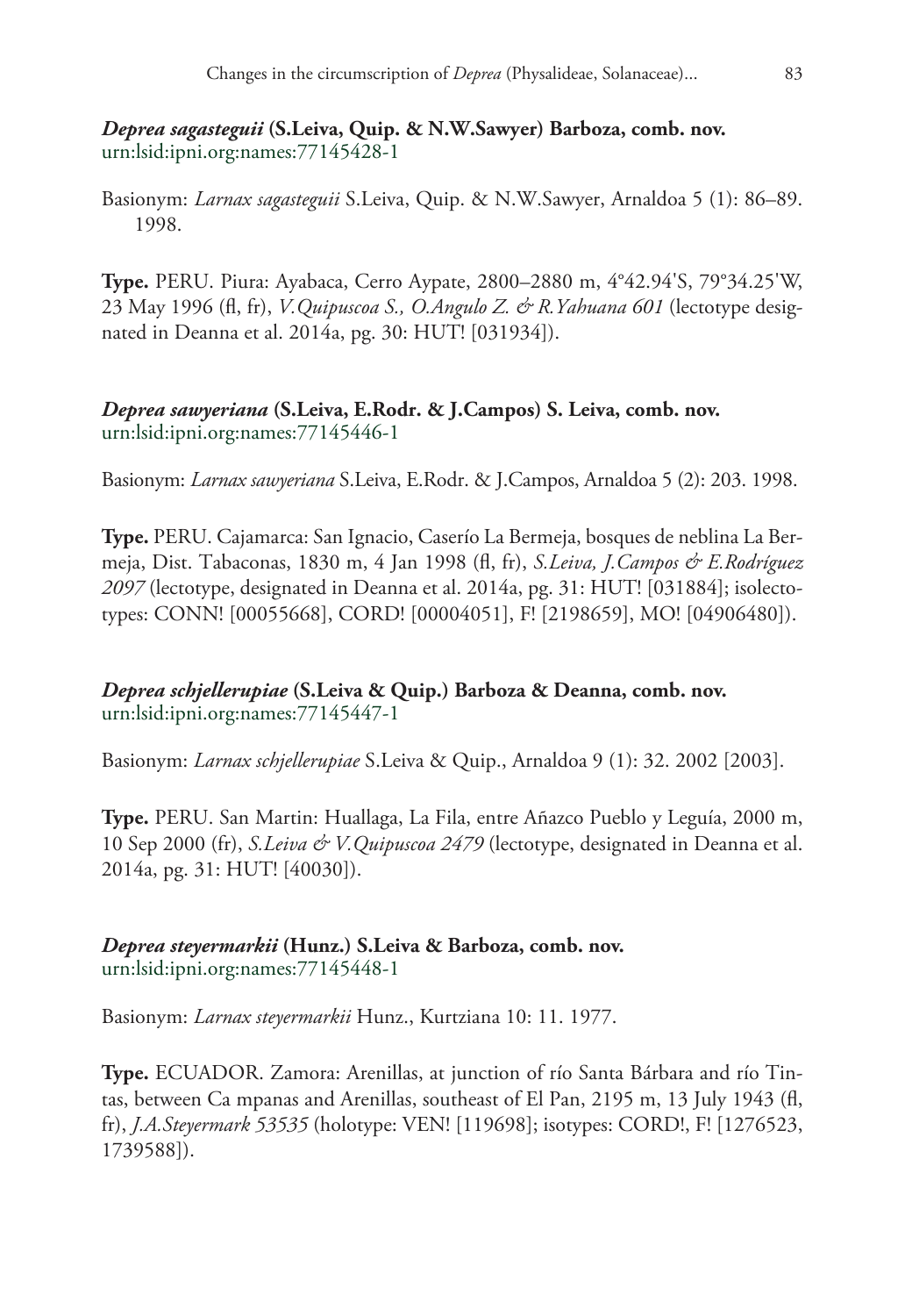## *Deprea toledoana* **(Barboza & S.Leiva) Barboza, comb. nov.** [urn:lsid:ipni.org:names:77145429-1](http://ipni.org/urn:lsid:ipni.org:names:77145429-1)

Basionym: *Larnax toledoana* Barboza & S.Leiva, Phytotaxa 167 (1): 16. 2014.

**Type.** ECUADOR. Zamora-Chinchipe: [Cerro Toledo], rumbo a Valladolid desde Yanganá, al costado de la ruta, 2690 m, 79°08'52.7"W, 04°26'30.7°S, 16 Nov 2011 (fl, fr), *C.I.Orozco, G.E.Barboza, A.Orejuela & S.Leiva 3936* (holotype: QCA!; isotypes: CORD! [00006769, 00006770, 00006771], COL!, HAO!).

## *Deprea vasquezii* **(S.Leiva, E.Rodr. & J.Campos) Deanna, comb. nov.** [urn:lsid:ipni.org:names:77145449-1](http://ipni.org/urn:lsid:ipni.org:names:77145449-1)

Basionym: *Larnax vasquezii* S.Leiva, E.Rodr. & J.Campos, Arnaldoa 5 (2): 206. 1998.

**Type.** PERU. Cajamarca: San Ignacio, Dist. San José de Lourdes, Estrella del Oriente, 1600 m, 04°50'S, 78°55'W, 8 Jan 1998 (fl, fr), *S.Leiva, J.Campos & E.Rodríguez 2109* (lectotype, designated in Deanna et al. 2014a, pg. 31: US! [00623565]; isolectotypes: CONN! [00055674], CORD! [00004050], F! [2198657], M! [M-0171574], MO! [04908632], NY! [00328793], US! [00623565], USM! [000902]).

After these new combinations, the genus *Deprea* includes the following 45 currently accepted species:

- 1. *Deprea abra-patriciae* (S.Leiva & Barboza) S.Leiva & Deanna
- 2. *Deprea altomayoensis* (S.Leiva & Quip.) Barboza & Deanna
- 3. *Deprea andersonii* (N.W.Sawyer) Deanna & S.Leiva
- 4. *Deprea bitteriana* (Werderm.) N.W.Sawyer & Benítez
- 5. *Deprea bongaraensis* (S.Leiva) Deanna & Barboza
- 6. *Deprea cardenasiana* Hunz.
- 7. *Deprea chotanae* (S.Leiva, Pereyra & Barboza) S.Leiva
- 8. *Deprea cuyacensis* (N.W.Sawyer & S.Leiva) S.Leiva & Lezama
- 9. *Deprea cyanocarpa* J.Garzon & C.I.Orozco
- 10. *Deprea darcyana* (N.W.Sawyer) Barboza & S.Leiva
- 11. *Deprea dilloniana* (S.Leiva, Quip. & N.W.Sawyer) Barboza
- 12. *Deprea ecuatoriana* Hunz. & Barboza
- 13. *Deprea glabra* (Standl.) Hunz.
- 14. *Deprea grandiflora* (N.W.Sawyer & S.Leiva) Deanna & Barboza
- 15. *Deprea harlingiana* (Hunz. & Barboza) S.Leiva & Deanna
- 16. *Deprea hawkesii* (Hunz.) Deanna
- 17. *Deprea kann-rasmussenii* (S.Leiva & Quip.) S.Leiva & Barboza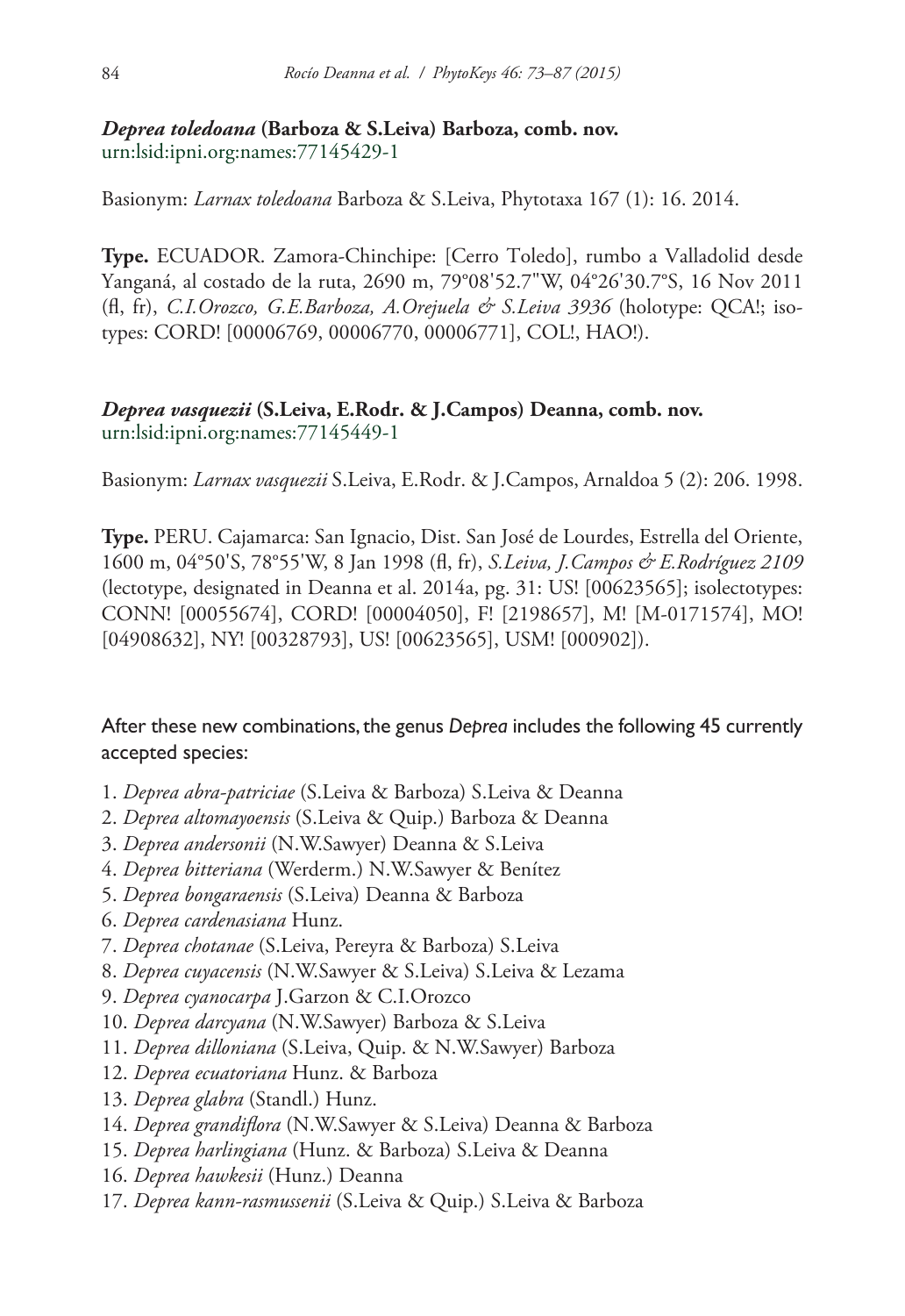- 18. *Deprea longipedunculata* (S.Leiva, E.Rodr. & J.Campos) Barboza
- 19. *Deprea lutea* (S.Leiva) Deanna
- 20. *Deprea macasiana* (Deanna, S.Leiva & Barboza) Barboza
- 21. *Deprea maculatifolia* (E.Rodr. & S.Leiva) S.Leiva
- 22. *Deprea nieva* (S.Leiva & N.W.Sawyer) Barboza & Deanna
- 23. *Deprea nubicola* N.W.Sawyer
- 24. *Deprea orinocensis* (Kunth) Raf.
- 25. *Deprea oxapampensis* M.Cueva & I.Treviño
- 26. *Deprea paneroi* Benítez & M.Martínez
- 27. *Deprea parviflora* (N.W.Sawyer & S.Leiva) S.Leiva
- 28. *Deprea pedrazae* (S.Leiva & Barboza) Deanna & S.Leiva
- 29. *Deprea peruviana* (Zahlbr.) S.Leiva & Barboza
- 30. *Deprea pilosa* (S.Leiva, E.Rodr. & J.Campos) Deanna
- 31. *Deprea pomacochaensis* (S.Leiva) Barboza
- 32. *Deprea psilophyta* (N.W.Sawyer) S.Leiva & Deanna
- 33. *Deprea pumila* (S.Leiva, Barboza & Deanna) S.Leiva
- 34. *Deprea purpurea* (S.Leiva) Barboza & S.Leiva
- 35. *Deprea purpureocarpa* (S.Leiva, Deanna & Barboza) Deanna
- 36. *Deprea sachapapa* (Hunz.) S.Leiva & Deanna
- 37. *Deprea sagasteguii* (S.Leiva, Quip. & N.W.Sawyer) Barboza
- 38. *Deprea sawyeriana* (S.Leiva, E.Rodr. & J.Campos) S. Leiva
- 39. *Deprea schjellerupiae* (S.Leiva & Quip.) Barboza & Deanna
- 40. *Deprea steyermarkii* (Hunz.) S.Leiva & Barboza
- 41. *Deprea subtriflora* (Ruiz & Pav.) D'Arcy
- 42a. *Deprea sylvarum* (Standl. & C.V.Morton) Hunz. subsp. *sylvarum*
- 42b. *Deprea sylvarum* (Standl. & C.V.Morton) Hunz. subsp. *novogranatensis*  N.W.Sawyer
- 43. *Deprea toledoana* (Barboza & S.Leiva) Barboza
- 44. *Deprea vasquezii* (S.Leiva, E.Rodr. & J.Campos) Deanna
- 45. *Deprea zamorae* Barboza & S.Leiva

#### **Acknowledgements**

The authors thank the IMBIV-CONICET (Cordoba, Argentina), the Universidad Nacional de Córdoba (Argentina), and the Universidad Privada Antenor Orrego (Trujillo, Peru) for their facilities to perform this study; the Consejo Nacional de Investigaciones Científicas y Técnicas (CONICET, PID 00552), Fondo para la Investigación Científica y Tecnológica (FONCYT, PICT 2775), and the Secretaría de Ciencia y Tecnología, Universidad Nacional de Córdoba (SECyT–UNC) from Argentina for funding the study. We are also indebted to the reviewers for valuable suggestions and comments on the manuscript. The first author would like to especially thank FONCYT and CONI-CET for the scholarships provided for the doctorate studies.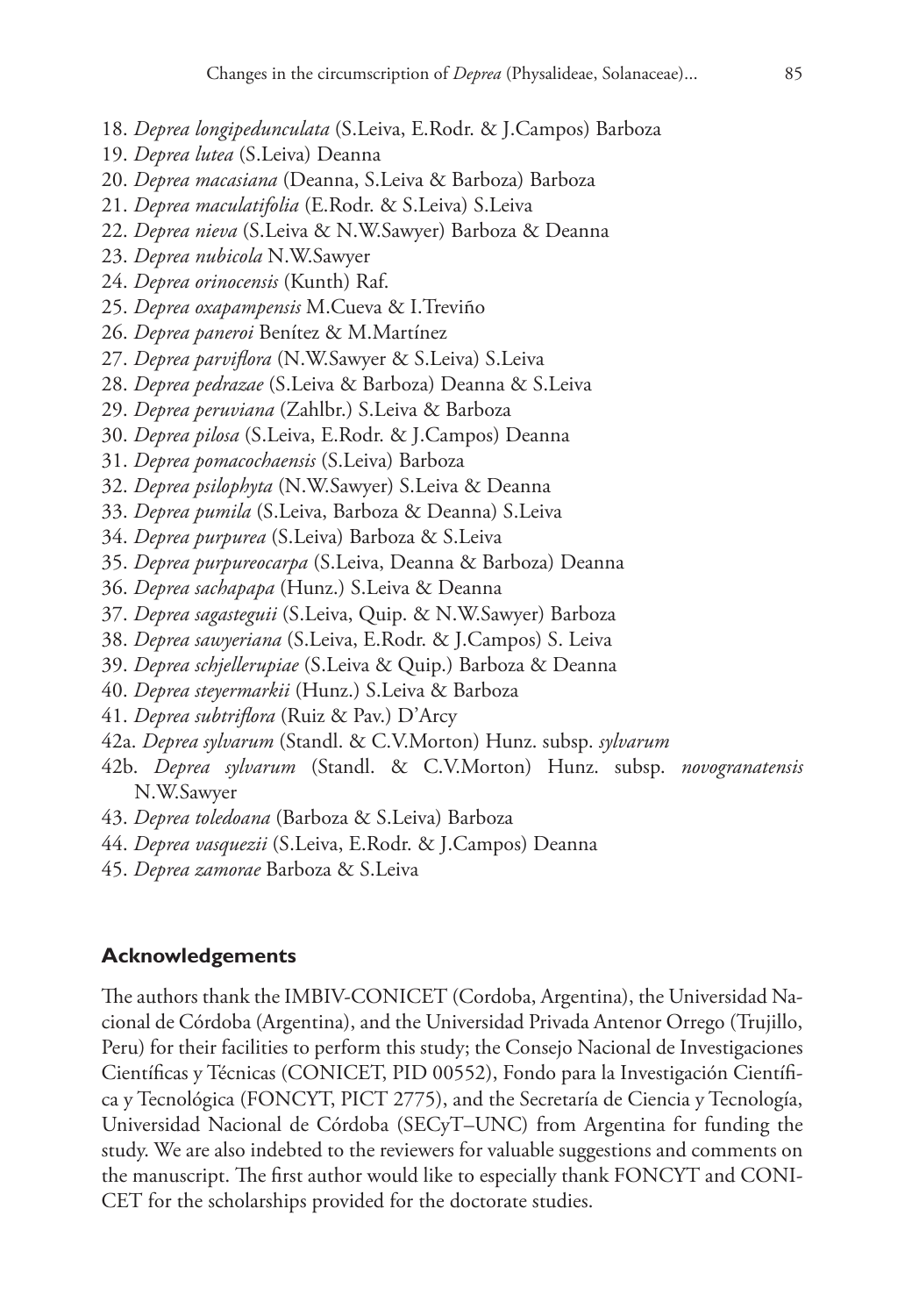#### **References**

- Barboza GE, Hunziker AT (1994) Estudios sobre Solanaceae XXXVII. Sinopsis taxonómica de *Deprea.* Kurtziana 23: 101–124.
- Cardona D, Quiñones W, Torres F, Vélez ID, Orozco CI, Garzón J, Echeverri F (2005) Estructura y actividad leishmanicida de larnaxolida A y B, nuevos withanólidos de *Larnax glabra* (Standl.) Sawyer. Actualidades Biológicas 27: 81–86.
- Carrizo García C, Wahlert G, Orozco CI, Barboza GE, Bohs L (submitted) Phylogeny of the Andean genus *Deprea* (Physalideae, Solanaceae): testing the generic circumscription. Phytotaxa. [doi: 10.1016/j.phytochem.2014.11.015](http://dx.doi.org/10.1016/j.phytochem.2014.11.015)
- Casero CN, Oberti JC, Orozco CI, Cárdena A, Brito I, Barboza GE, Nicotra VE (2015) Withanolides from three species of the genus *Deprea* (Solanaceae). Chemotaxonomical considerations. Phytochemistry 110: 83–90. [doi: 10.1016/j.phytochem.2014.11.015](http://dx.doi.org/10.1016/j.phytochem.2014.11.015)
- D´Arcy WG (1973) New names for Neotropical plants. Phytologia 25: 116.
- D´Arcy WG (1993) A new combination in *Deprea* (Solanaceae). Novon 3: 22. [doi:](http://dx.doi.org/10.2307/3391412) [10.2307/3391412](http://dx.doi.org/10.2307/3391412)
- Deanna R, Leiva González S, Barboza GE(2014a) Four new species and eighteen lectotypifications of *Larnax* from Ecuador and Peru and a new synonym of *Deprea orinocensis* (Solanaceae: Solanoideae, Physalideae). Phytotaxa 167(1): 1–34. [doi: 10.11646/phytotaxa.167.1.1](http://dx.doi.org/10.11646/phytotaxa.167.1.1)
- Deanna R, Barboza GE, Scaldaferro MA (2014b) First karyological report in *Larnax* and *Deprea*. Australian Journal of Botany 62: 251–261. [doi: 10.1071/BT14041](http://dx.doi.org/10.1071/BT14041)
- Jørgensen PM, León-Yánez S (1999) Catálogo de las plantas vasculares del Ecuador. Monographs in Systematic Botany from the Missouri Botanical Garden 75: 1–1181.
- Hunziker AT (2001) Genera Solanacearum. A. R. G. Gantner Verlag K.-G., Ruggell, 1–500.
- Leiva González S, Deanna R, Barboza GE, Cueva Manchego M (2013) Sobre la presencia del género *Larnax* (Solanaceae) en Bolivia. Arnaldoa 20(2): 291–300.
- Leiva González S, Lezama Asencio P, Zapata Cruz M (2005) Primera especie de *Deprea* Rafinesque (Solanaceae: Solaneae) en Perú. Arnaldoa 12 (1-2): 62–66.
- Leiva González S, Pereyra Villanueva E, Barboza GE (2008) *Larnax altomayoensis* y *Larnax chotanae* (Solanaceae) dos nuevas especies de los bosques montanos del Norte del Perú. Arnaldoa 15: 197–209.
- Miers J (1849) Contributions to the botany of South America. Annals and Magazine of Natural History, ser II, 4: 31–39. [doi: 10.1080/03745486009494796](http://dx.doi.org/10.1080/03745486009494796)
- Misico RI, Nicotra V, Oberti JC, Barboza G, Gil RR, Burton G (2011) Withanolides and related steroids. Progress in the Chemistry of Organic Natural Products 94: 127–229. [doi:](http://dx.doi.org/10.1007/978-3-7091-0748-5_3) [10.1007/978-3-7091-0748-5\\_3](http://dx.doi.org/10.1007/978-3-7091-0748-5_3)
- Olmstead R, Bohs L, Migid HA, Santiago-Valentín E, García VF, Collier SM (2008) A molecular phylogeny of the Solanaceae. Taxon 57: 1159–1181. [http://depts.washington.edu/](http://depts.washington.edu/phylo/OlmsteadPubs/Olmstead_et_al_2008.pdf) [phylo/OlmsteadPubs/Olmstead\\_et\\_al\\_2008.pdf](http://depts.washington.edu/phylo/OlmsteadPubs/Olmstead_et_al_2008.pdf)
- Särkinen T, Bohs L, Olmstead RG, Knapp S (2013) A phylogenetic framework study of the nightshades (Solanaceae): a dated 1000-tip tree. BMC Evolutionary Biology 13: 214–229. [doi: 10.1186/1471-2148-13-214](http://dx.doi.org/10.1186/1471-2148-13-214)